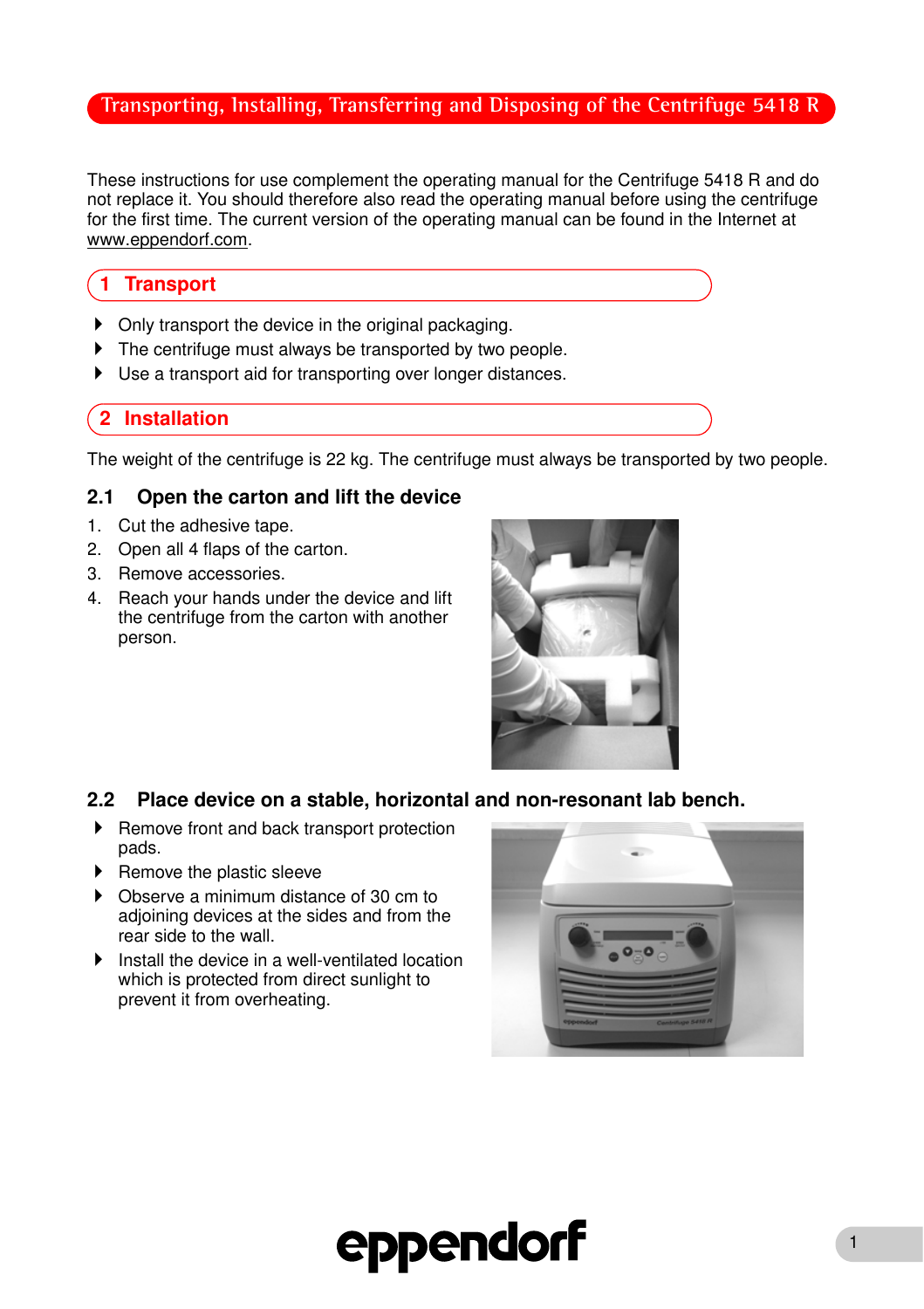## **Transporting, Installing, Transferring and Disposing of the Centrifuge 5418 R**

### 2.3 Connect device

- ▶ After installation, wait four hours before switching the centrifuge on in order to avoid damage to the compressor.
- ▶ Check that the mains voltage and frequency match the requirements on the device type plate (see rear side of the device) and then connect the device to the power supply.



#### 2.4 Remove the transport protection pad of the rotor

- 1. Switch on the device at the mains power switch.
- 2. Open the centrifuge lid using the open key.
- 3. Turn the rotor nut counterclockwise using the rotor key supplied.
- 4. Remove rotor by lifting vertically.
- 5. Remove transport protection pad.
- 6. Place rotor vertically onto the motor shaft.
- 7. Turn the rotor nut with rotor key clockwise until the rotor nut is tightened.



#### 2.5 The device is now ready to use.

 $\blacktriangleright$  Retain the packaging and all transport protection pads for shipping the device at a later date.

# 3 Packing

Pack the centrifuge in reverse order.

#### 4 Passing On the Device

 When passing the device on to third parties, be sure to include the operating manual and these instructions for use.

#### 5 Disposal

Observe the applicable legal regulations when disposing of the device. The disposal is regulated within the European Community by national regulations based on EU Directive 2002/96/EC on waste electrical and electronic equipment (WEEE). According to these regulations, any devices supplied after August 13, 2005 on a business-to-business basis, to which this product is assigned, may no longer be disposed of in municipal or household waste. For more information, please contact your supplier.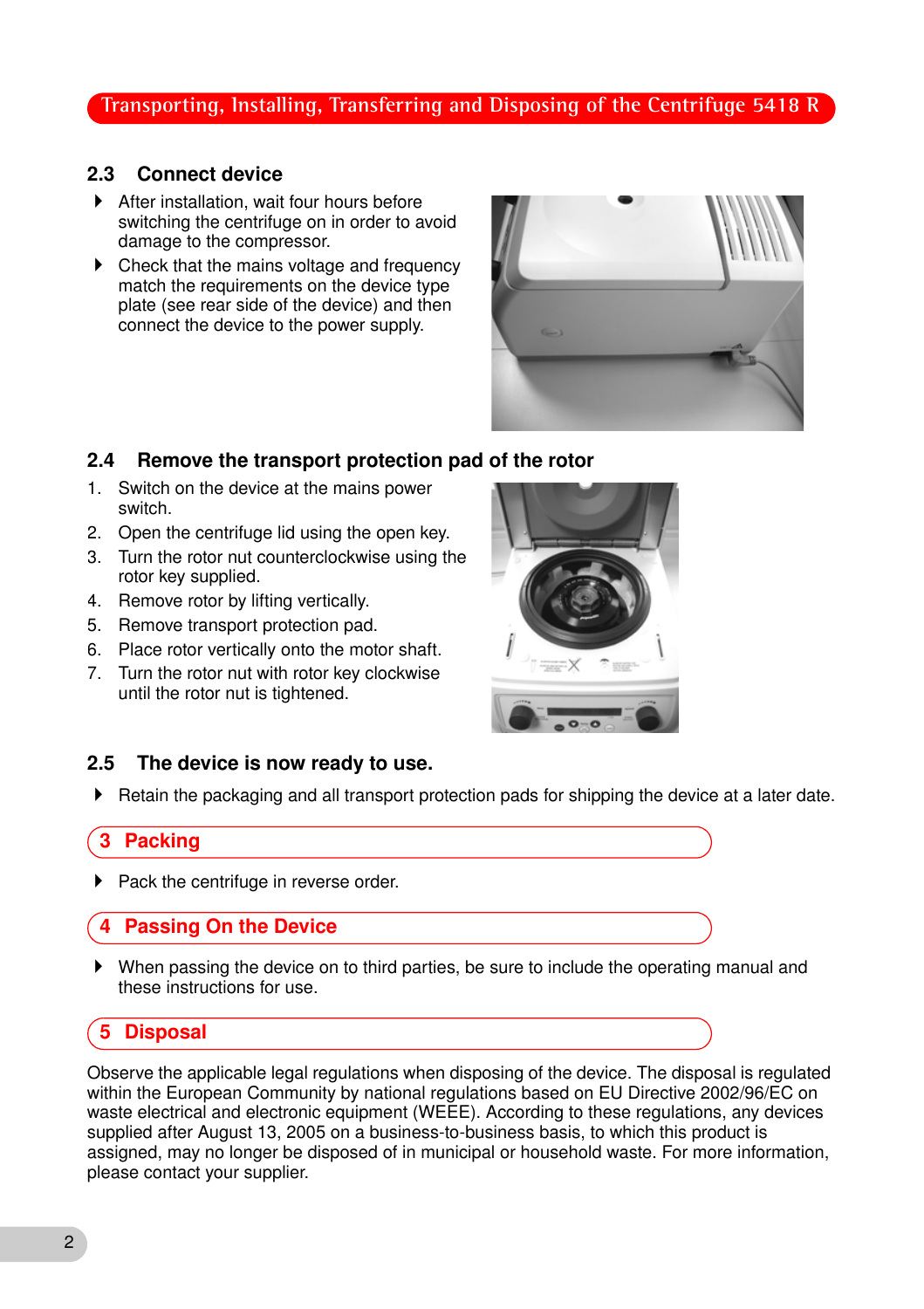## **Transport, Aufstellen, Weitergabe und Entsorgung der Centrifuge 5418 R**

Diese Gebrauchsanweisung ist eine Ergänzung zur Bedienungsanleitung der Centrifuge 5418 R und ersetzt diese nicht. Bevor Sie die Zentrifuge das erste Mal in Betrieb nehmen, lesen Sie daher auch die Bedienungsanleitung. Die aktuelle Version der Bedienungsanleitung finden Sie im Internet unter www.eppendorf.com.

# 1 Transportieren

- Transportieren Sie das Gerät ausschließlich in der Originalverpackung.
- Führen Sie den Transport der Zentrifuge immer mit zwei Personen durch.
- Verwenden Sie für einen Transport über eine längere Strecke eine Transporthilfe.

# 2 Aufstellen

Das Gewicht der Zentrifuge beträgt 22 kg. Führen Sie den Transport der Zentrifuge immer mit zwei Personen durch.

#### 2.1 Karton öffnen und Gerät herausheben

- 1. Klebeband aufschneiden.
- 2. Alle 4 Kartonlaschen aufklappen.
- 3. Zubehör entnehmen.
- 4. Mit den Händen unter das Gerät greifen und die Zentrifuge mit zwei Personen aus dem Karton heben.



#### 2.2 Gerät auf einen stabilen, waagerechten und resonanzfreien Labortisch stellen

- ▶ Vorderes und hinteres Transportsicherungspolster entfernen.
- Plastikhülle entfernen
- Achten Sie auf einen seitlichen Mindestabstand von 30 cm zu benachbarten Geräten und rückseitig zur Wand.
- Stellen Sie das Gerät an einen gut belüfteten und vor direkter Sonneneinstrahlung geschützten Platz zur Vermeidung zusätzlicher Erwärmung.